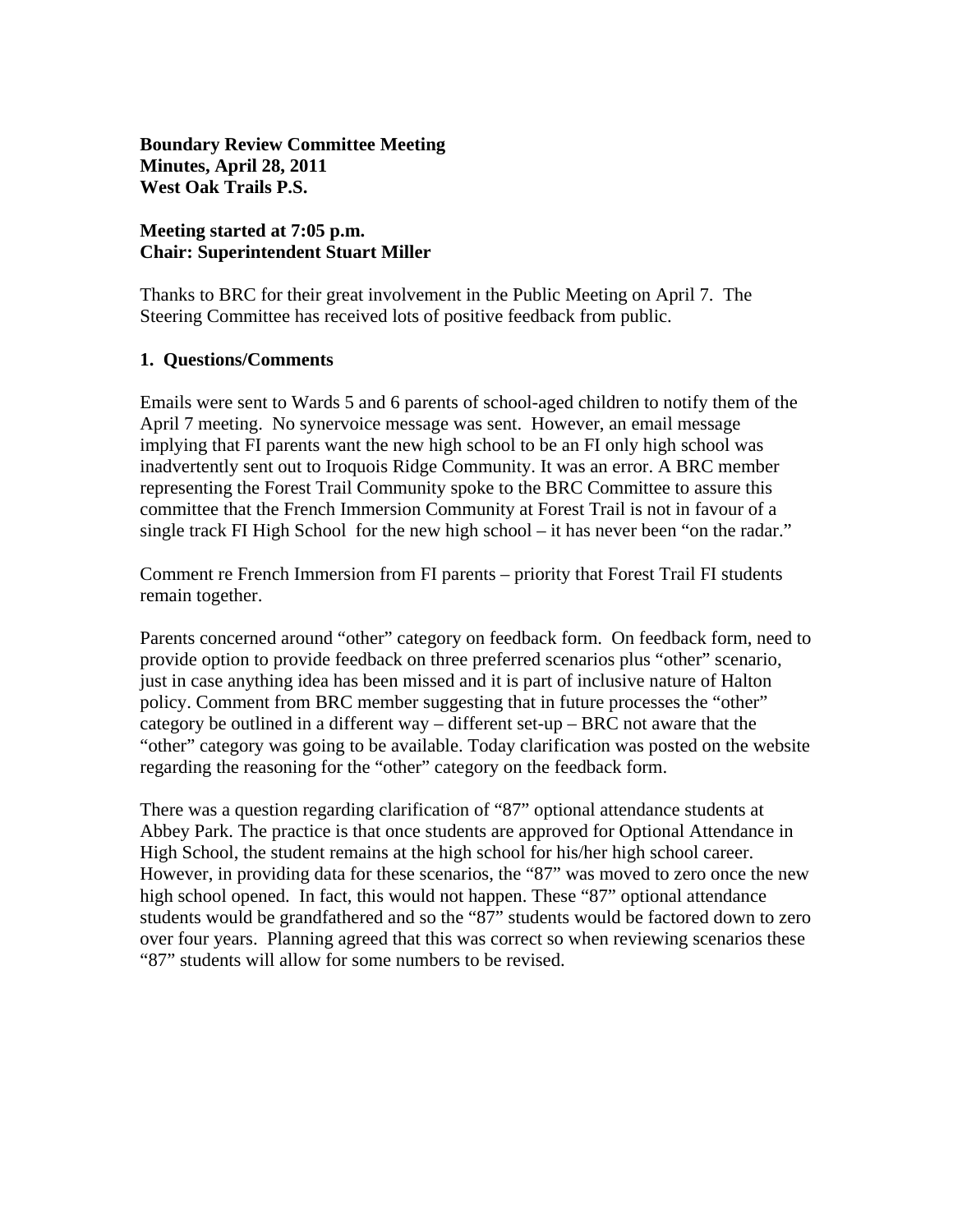# **2. Community Feedback**

Individual comment sheets (names blacked out) and a summary sheet were distributed to all BRC members for review. Planning Dept. summarized comment forms on summary. Only 7 participants commented under "other" scenario and no brand new scenarios were suggested. There was some good feedback. Member suggested that we could possibly add or amend existing scenarios based on feedback. Approximately 60% of respondents were in favour of T.A. Blakelock being the only dual-track high school and approximately 40% of respondents were in favour of both T. A. Blakelock and the new NW high school being dual-track schools.

18% concern with FI and English track balance at new high school 35% concern with walk-to school compared to bussing 17% keeping cohorts together 29% long-term stability in boundaries important

BRC member asked for clarification of responses. Most of the feedback was from the April 7 public meeting and most electronic questions were received after public meeting. One BRC member noted that her response from Heritage Glen was not in the package of feedback forms.

# **3. Feedback Discussion**

2015 instead of 2016 mentioned on many forms regarding FI start at new school. (Preference for Grad 9 start, not Grade 9/10 start)

BRC member noted that of approximately 4000 students in the NW area, we only received approximately 100 responses. One member noted a concern regarding the quality of the feedback – some important points have been reiterated. We need to trust the informed knowledge of BRC members; however, most comments were well-thought out and rational and provided good feedback. The comments were a good validation for BRC criteria as they are reflected in community feedback

In all the preferred scenarios, there is one school that is at or above maximum student numbers. One member stressed the importance of having more of a buffer regarding student numbers in new areas where there is more development than in mature communities so that stable boundary and programming criteria can be met.

BRC decided on reviewing feedback with input from planning. Did we miss something? No new scenarios. Is there completely new information that might have impact on Scenarios? Important to remember that many students in this community have lived in the same home but been moved around to several different schools because of fastgrowing community – new schools being built. i.e. The grade 9 children are the same children moved from Lorne Skuce – changes the numbers for a short period of time. (about 80 students)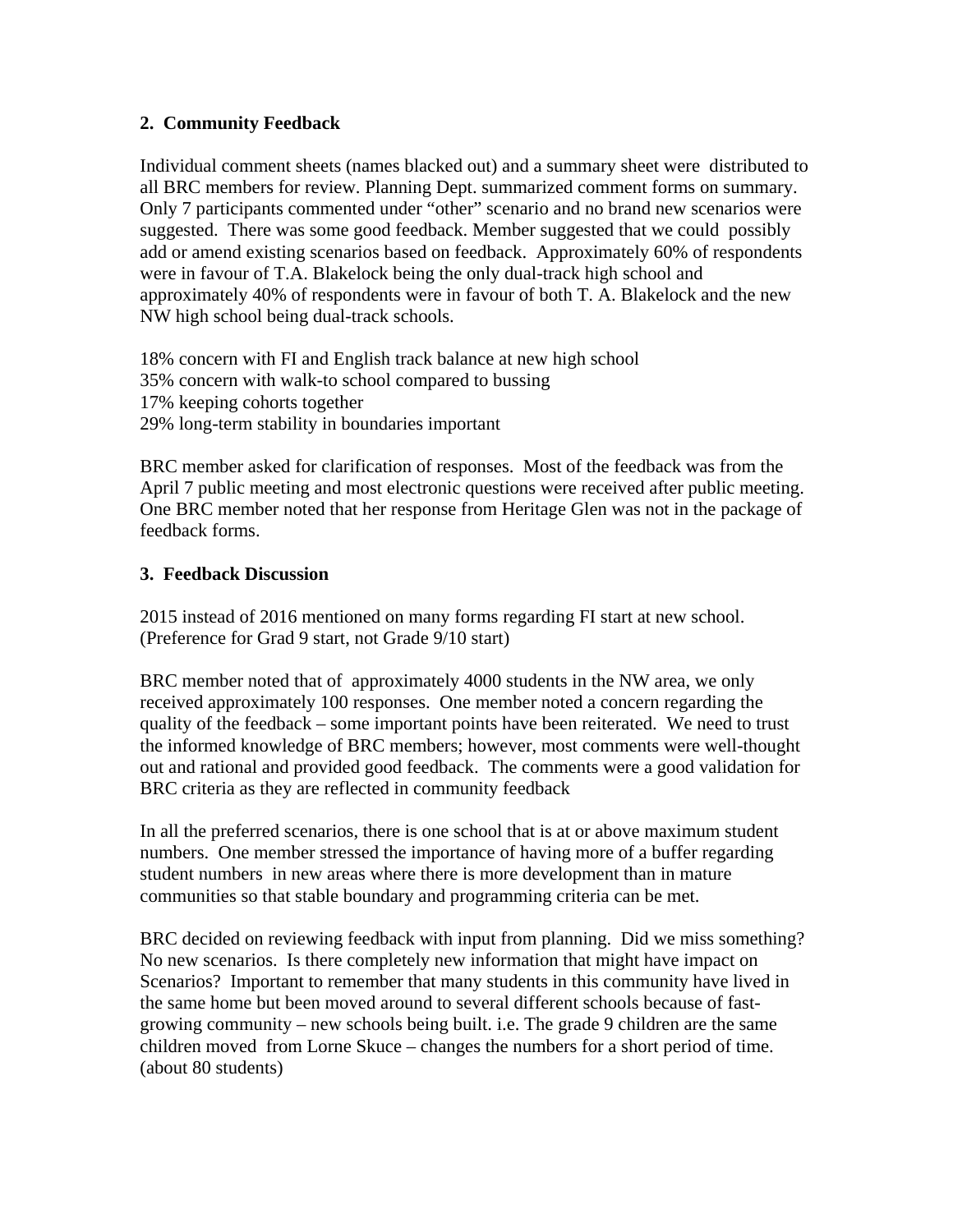There was a query regarding who gets to go to new high school. Board staff advised that it does not matter if student has attended private, separate or public school for elementary school, they may go to new high school if they live in catchment area. The Planning Department has looked at this scenario but it is very difficult to project and can lead to overcrowding. Can we draw anything from the Abbey Park experience?

Costing for French Immersion program was reviewed by Director of Programs. When new program starts up, there are start-up monies available. i.e. \$3,100 per section, \$950 for year two of course. This is built into the budget along with individual student grants. Library start-up costs are also part of new programming. Other funding that comes to Board is for core French and French Immersion – can be used for teacher resources, websites, etc.

It was decided to have each BRC member critically review 8 feedback forms for pertinent information and report back to the group. There was some lengthy discussion regarding the feedback and the need to listen to the community from the feedback given by the community members who took the time to give input.

Individual Feedback

- FI program available within walking distance
- Palermo, Heritage Glen and siblings split at different schools
- High density growth area, demographics of Ward 4, immigration, ESL
- Question re FI funding model
- Optional attendance for new school policy, process
- Optional attendance at Abbey Park to increase attendance
- Re-locating special needs program to new school
- Minimize moves for students
- French Immersion enrolment should be capped
- Improving public transportation to high school
- Concern regarding busy road on Bronte
- Bigger school so no student has to leave neighbourhood
- 2016 start time for Palermo FI students should be 2015
- concern regarding questions not related to scenarios
- difficult to find feedback on website
- keep cohorts together
- keep Heritage Glen students at Abbey Park
- keep bussing grandfathered students
- Would prefer a 100% FI high school not watered down programming at many schools
- French Immersion Centre
- Overcrowding at new school, because of students from Catholic schools
- Optional Attendance questions
- Cost of FI program, concerns re Special Needs
- More flexible optional attendance and grandfathering might eliminate some problems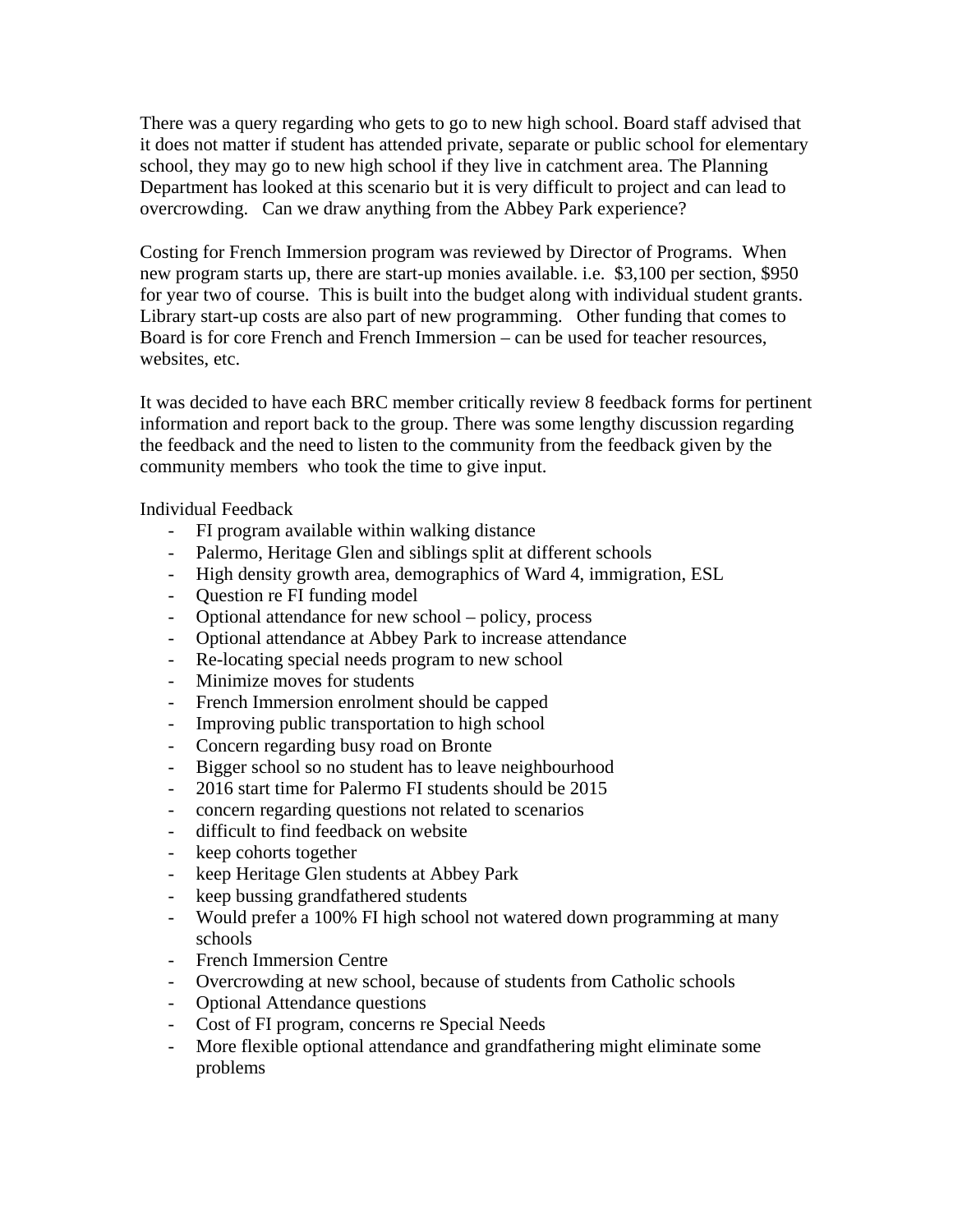# **4. Discussion of Preferred Scenarios**

Preliminary Discussion on Scenarios

### **Scenario One**

- Look at impact of potential numbers with Catholic student input
- Moving kids out of neighbourhood school to overcrowded school out of area when neighbourhood school is not overcrowded
- Does not meet long-term programming for TAB as overcrowding with all FI students
- Concern regarding numbers for FI programming may be larger than expected
- Need to balance community school with program
- Easier to accommodate larger numbers at newer schools (i.e very difficult for portables at TAB)

#### **Scenario Ten**

- New school has room for start-up growth
- Scenario 10 overcrowds Abbey Park
- Taking mandatory Palermo English students and bussing to Abbey Park
- Clarity on Palermo programming it will depend on the community
- High Schools can absorb over capacity easier than elementary schools

#### **Scenario Five**

- All Palermo students get to go to neighbourhood schools
- New school opens close to capacity
- Abbey Park under utilized; however, need to factor in cycle of Abbey Park community and optional attendance factor.

# *Following up discussions comparing rationale for Scenario 5 and Scenario 10, one BRC member commented on discrepancies in rationale.*

During the Scenario 10 discussion, it was argued by a BRC rep that "aesthetics from the use of portables" to accommodate the larger number of English mandated program students was negative to the launch of an FI program at the new high school (SRA 103). The trustee and Board Chair also commented that "100 students in a population of 900" (nearly 10%) was an immaterial amount that can easily be accommodated in reference to the added overcrowding resulting at Abbey Park. The Board Chair also added that "local schooling is of utmost importance" and that the BRC should focus on "local students best served by attending their local school" not based on English or FI programming.

Using the same rationale for Scenario 5, a BRC member noted that the new high school (SRA 103) would have just 15 more students (1491-1476) in 2020 than its total capacity which equated to exactly 1% of the total capacity versus the supposed "immaterial" 10% difference argued in support of Scenario 10. The member questioned how can 15 students be an issue if 100 students considered immaterial? The member noted to the